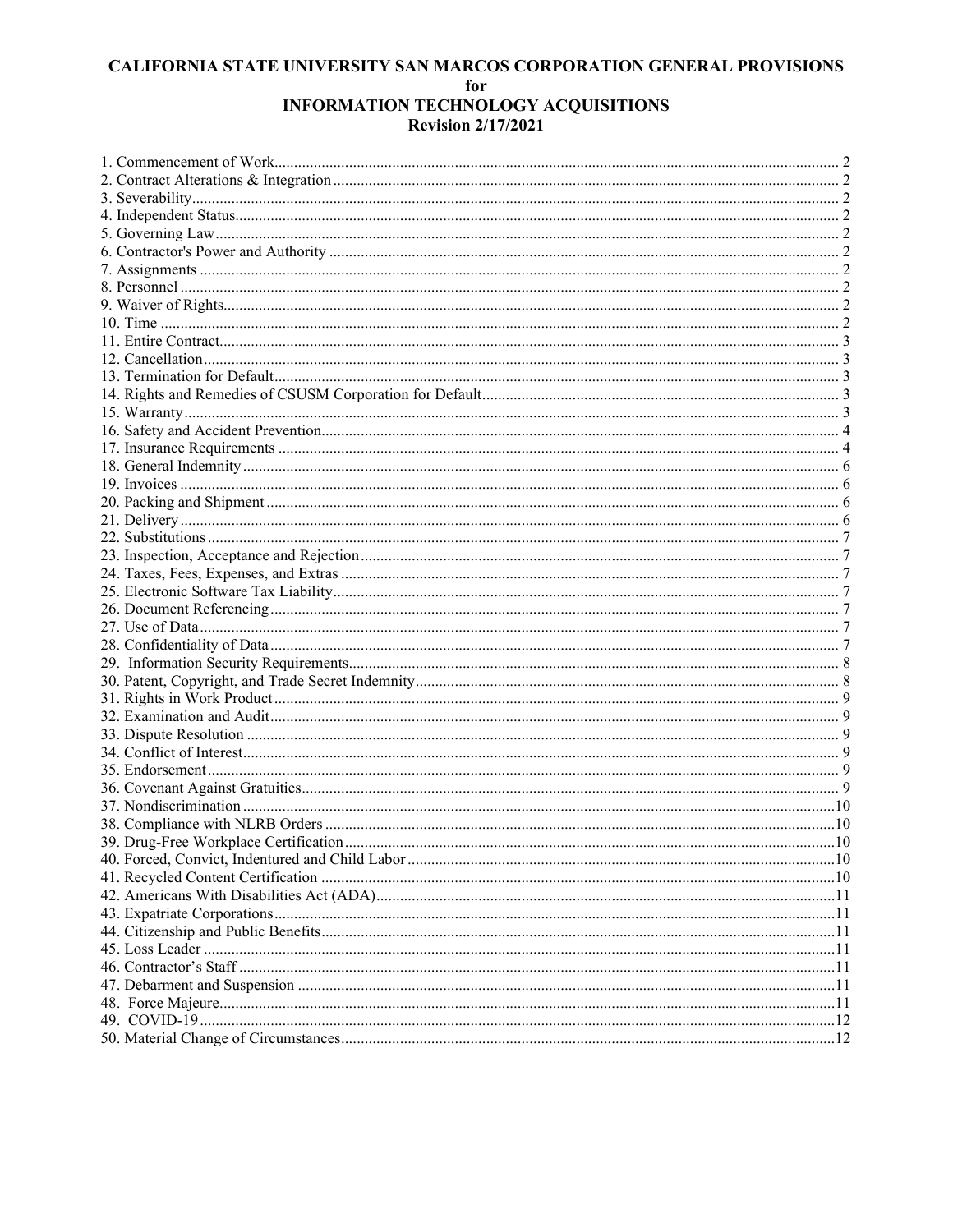# <span id="page-1-0"></span>**1. Commencement of Work**

Contractor shall not commence work under the Contract until Contractor has received a fully executed Contract and been given written approval to proceed. Any work performed by the Contractor prior to the date of approval shall be considered as having been performed at Contractor's own risk and as a volunteer.

# <span id="page-1-1"></span>**2. Contract Alterations & Integration**

No alteration or variation of the Contract shall be valid unless made in writing and signed by the Parties hereto, and no oral understanding or agreement not incorporated in writing in the Contract shall be binding on any of the Parties hereto.

#### <span id="page-1-2"></span>**3. Severability**

Contractor and CSUSM Corporation agrees that if any provision of this Contract is found to be illegal or unenforceable, such term or provision shall be deemed stricken and the remainder of the Contract shall remain in full force and effect. Either Party having knowledge of such term or provision shall promptly inform the other of its presumed nonapplicability of such provision. Should the illegal or unenforceable provision be a material or essential term of the Contract, the Contract shall be terminated in a manner commensurate with the interests of both Parties, to the maximum extent reasonable.

#### <span id="page-1-3"></span>**4. Independent Status**

Contractor, and its employees, agents, and subcontractors, in the performance of this Contract, shall act in an independent capacity and not as officers, employees or agents of CSUSM Corporation. While Contractor may be required by this Contract to carry Worker's Compensation Insurance, in no event shall Contractor and its employees and agents be entitled to unemployment or workers' compensation benefits from CSUSM Corporation.

#### <span id="page-1-4"></span>**5. Governing Law**

To the extent not inconsistent with applicable federal law, this Contract shall be construed in accordance with and governed by the laws of the State of California.

# <span id="page-1-5"></span>**6. Contractor's Power and Authority**

Contractor warrants it has full power and authority enter into this Contract and will hold CSUSM Corporation harmless from and against any loss, cost, liability, and expense (including reasonable attorney fees) arising out of any breach of this warranty. Further, Contractor shall not enter into any arrangement, agreement or contract with any third party that might abridge any rights of CSUSM Corporation under this Contract.

# <span id="page-1-6"></span>**7. Assignments**

Contractor shall not assign this Contract either in whole or in part, without the CSUSM Corporation's written consent, which will not be unreasonably withheld.

# <span id="page-1-7"></span>**8. Personnel**

Contractor shall give its personal attention to the performance of the Contract and shall make every effort consistent with sound business practices to honor the CSUSM Corporation's requests regarding Contractor's assignment of its employees. However, Contractor maintains the sole right to determine the assignment of its employees in order to keep all phases of work under its control. If an employee of Contractor is unable to perform due to illness, resignation, or other factors beyond Contractor's control, Contractor shall use its best effort to provide suitable substitute personnel.

# <span id="page-1-8"></span>**9. Waiver of Rights**

Any action or inaction by CSUSM Corporation or the failure of CSUSM Corporation on any occasion to enforce any right or provision of this Contract shall not be construed to be a waiver by CSUSM Corporation of its rights hereunder and shall not prevent CSUSM Corporation from enforcing such provision or right on any future occasion. The CSUSM Corporation's rights and remedies provided in this contract shall not be exclusive and are in addition to any other rights and remedies provided by law.

# <span id="page-1-9"></span>**10. Time**

Time is of the essence in the performance of this Contract.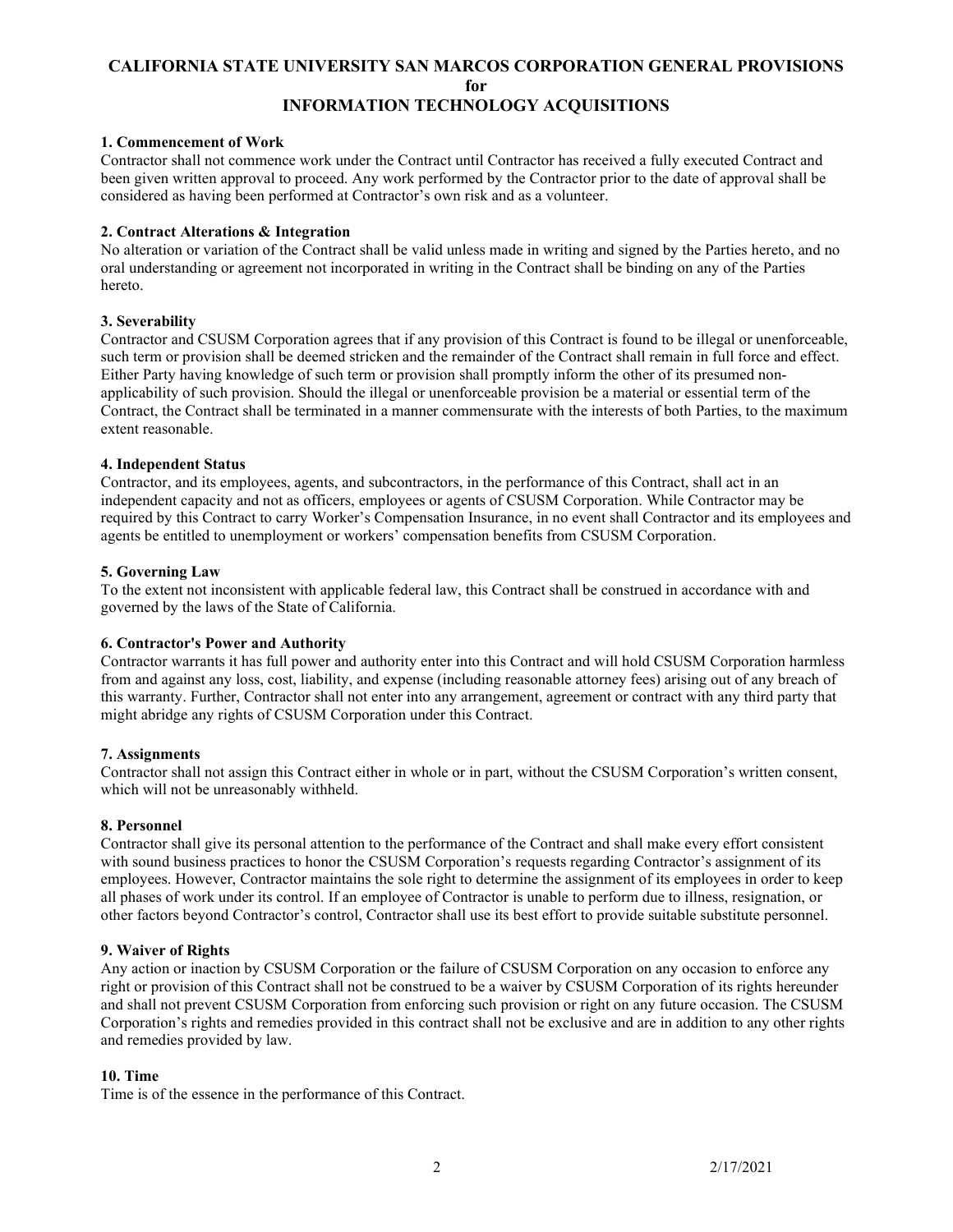# <span id="page-2-0"></span>**11. Entire Contract**

This Contract sets forth the entire agreement between the Parties with respect to the subject matter hereof and shall govern the respective duties and obligations of each Party.

# <span id="page-2-1"></span>**12. Cancellation**

CSUSM Corporation has the right to cancel this Contract at any time and without future financial obligation upon thirty (30) days written notice to Contractor.

# <span id="page-2-2"></span>**13. Termination for Default**

CSUSM Corporation may terminate the Contract and be relieved of the payment of any consideration to Contractor should Contractor fail to perform the covenants herein contained at the time and in the manner herein provided. In the event of such termination, CSUSM Corporation may proceed with the work in any manner deemed proper by CSUSM Corporation. The cost to CSUSM Corporation shall be deducted from any sum due the Contractor under the Contract, and the balance, if any, shall be paid the Contractor upon demand.

# <span id="page-2-3"></span>**14. Rights and Remedies of CSUSM Corporation for Default**

- (a) In the event any Deliverables furnished or services provided by Contractor in the performance of this Contract should fail to conform to the requirements herein, or to the sample submitted by Contractor, CSUSM Corporation may reject the same, and it shall thereupon become Contractor's duty to forthwith reclaim and remove all nonconforming deliverables and correct the performance of services, without expense to CSUSM Corporation, and to immediately replace all such rejected items with others conforming to the specifications or samples. Should Contractor fail, neglect, or refuse to do so, CSUSM Corporation shall thereupon have the right, but not the obligation, to purchase in the open market, in lieu thereof, a corresponding quantity of any such items and to deduct the cost of such cover from any moneys due or that may thereafter become due to Contractor.
- (b) In the event Contractor fails to make prompt delivery of any items as specified in the Contract, the same conditions as to the CSUSM Corporation's right but not obligation, to purchase in the open market and receive reimbursement from Contractor, as set forth in (a), above shall apply.
- (c) In the event CSUSM Corporation terminates this Contract, either in whole or in part, for the Contractor's default or breach, Contractor shall compensate CSUSM Corporation, in addition to any other remedy CSUSM Corporation may have available to it, for any loss or damage sustained and cost incurred by the CSUSM Corporation in procuring any items that Contractor agreed to supply.
- (d) The CSUSM Corporation's rights and remedies provided above shall not be exclusive and shall be in addition to any other rights and remedies provided by law, equity or this Contract.

# <span id="page-2-4"></span>**15. Warranty**

- (a) Contractor warrants that (i) Deliverables and services furnished hereunder will conform to the requirements of this Contract (including, without limitation, all descriptions, specifications, and drawings identified in the Statement of Work), and (ii) the Deliverables will be free from defects in materials and workmanship. Where the Parties have agreed to design specifications in the Statement of Work directly or by reference, Contractor warrants the Deliverables shall provide all functionality required thereby. In addition to the other warranties set forth herein, where the Contract calls for delivery of Commercial Software, Contractor warrants such Software shall perform in accordance with its license and accompanying Documentation. CSUSM Corporation's approval of designs or specifications furnished by Contractor shall not relieve Contractor of its obligations under this warranty.
- (b) Contractor warrants that at the time of delivery, deliverables (i) shall be free of harmful code (i.e. computer viruses, worms, trap doors, time bombs, disabling code, or any similar malicious mechanism designed to interfere with the intended operation of, or cause damage to, computers, data, or software); and (ii) shall not infringe or violate any U.S. Intellectual Property Right. Without limiting the generality of the foregoing, if CSUSM Corporation believes harmful code may be present in any Commercial Software delivered, Contractor shall, upon CSUSM Corporation's request, provide a master copy of the Software for comparison and correction.
- (c) Unless otherwise specified in the Statement of Work: (i). Where Contractor resells Hardware or Software it purchased from a third party, and such third party offers additional or more advantageous warranties than those set forth herein, Contractor shall pass through any such warranties to CSUSM Corporation and shall cooperate in enforcing them. Such warranty pass-through shall be supplemental to, and not relieve Contractor from, Contractor's warranty obligations set forth above.
- (d) All warranties, including special warranties specified elsewhere herein, shall inure to CSU, its successors, assigns, customer agencies, and other governmental users of the Deliverables or services.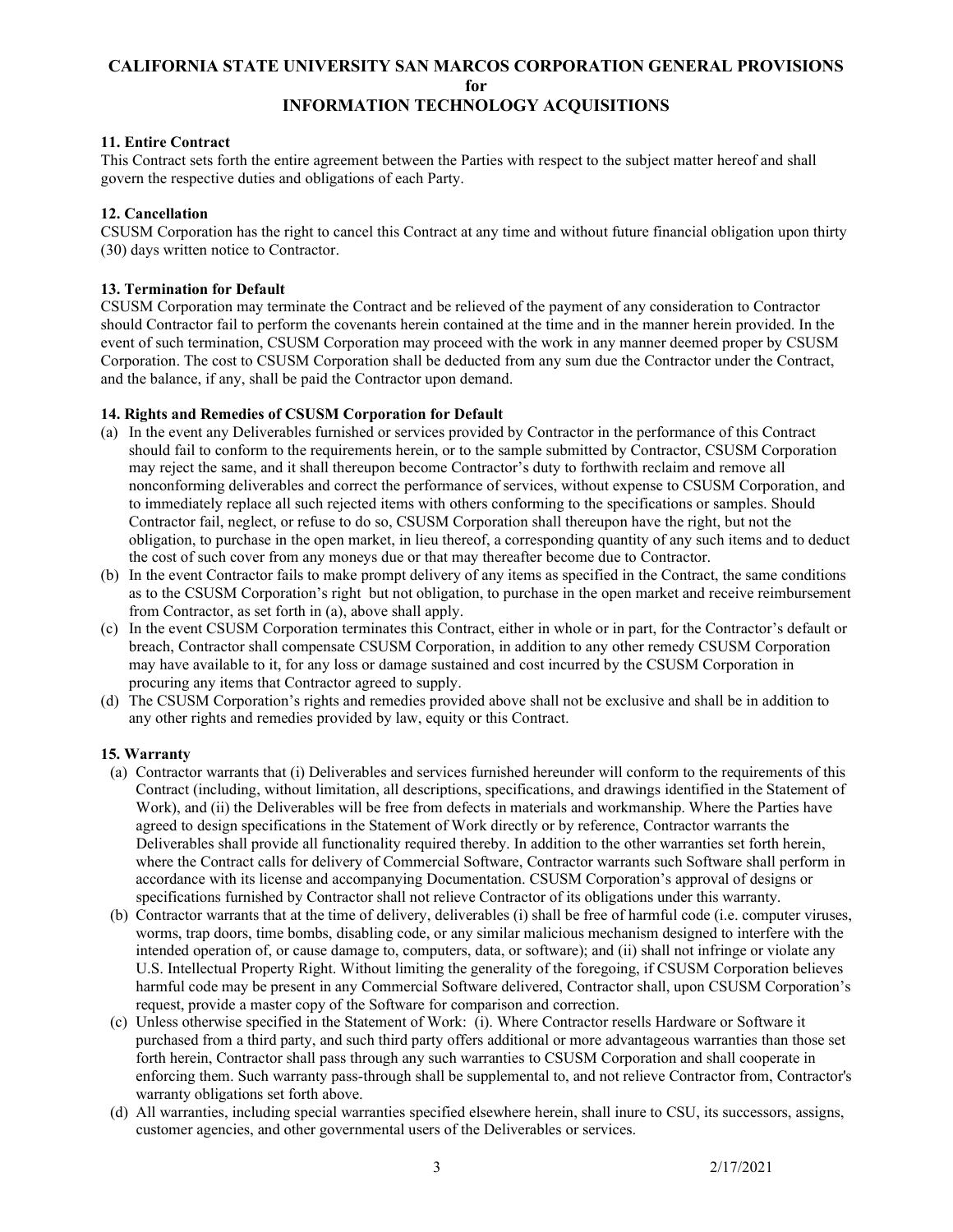# <span id="page-3-0"></span>**16. Safety and Accident Prevention**

In performing work under this Contract on CSUSM Corporation premises, Contractor shall conform to all specific safety requirements contained in this Contract or as required by law or regulation. Contractor shall take all additional precautions as CSUSM Corporation may reasonably require for safety and accident prevention purposes. Contractor's violation of such rules and requirements, unless promptly corrected, shall constitute a material breach of this Contract.

#### <span id="page-3-1"></span>**17. Insurance Requirements**

The Contractor shall not commence Work until it has obtained all the insurance required in this Contract, and such insurance has been approved by CSUSM Corporation.

(a) Policies and Coverage.

(1) Comprehensive or Commercial Form General Liability Insurance on an occurrence basis, covering work done or to be done by or on behalf of the Contractor and providing insurance for bodily injury, personal injury, property damage, and products and completed operations. The aggregate limit shall apply separately to the Work. (2) Business Automobile Liability Insurance on an occurrence basis, covering owned, hired, and non-owned automobiles used by or on behalf of the Contractor and providing insurance for bodily injury, property damage (3) Workers' Compensation including Employers Liability Insurance as required by the State of California, (4) Professional Liability (Errors and Omissions) Insurance appropriate to the Consultant's profession

(b) Contractor may also be required to obtain and maintain the following policies and coverage:

(1) Environmental Impairment Liability Insurance should the Work involve hazardous materials, such as asbestos, lead, fuel storage tanks, and PCBs.

(2) Other Insurance by agreement between CSUSM Corporation and the Contractor.

(c) Verification of Coverage.

 The Contractor shall submit original certificates of insurance and endorsements to the policies of insurance required by the Contract to CSUSM Corporation as evidence of the insurance coverage. Renewal certifications and endorsements shall be timely filed by the Contractor for all coverage until the Work is accepted as complete. CSUSM Corporation reserve the right to require the Contractor to furnish CSUSM Corporation complete, certified copies of all required insurance policies.

(d) Insurance Provisions.

 Nothing in these insurance provisions shall be deemed to alter the indemnification provisions in this Agreement. The insurance policies shall contain, or be endorsed to contain, the following provisions. (i) For the general and automobile liability policies, the State of California, the Trustees of the California State University, the California State University San Marcos Corporation (CSUSM Corporation), the California State University San Marcos Foundation (CSUSMF), the Associated Students, Inc. of California State University San Marcos (ASI), California State University San Marcos (which is the Trustees of the California State University and is one of 23 campuses in the California State University System), and the employees, representatives, volunteers, and agents are to be covered as additional insureds.

- (e) For any claims related to the Work the Contractor's insurance coverage shall be primary insurance as respects to the State of California, the Trustees of the California State University, the California State University San Marcos Corporation (CSUSM Corporation), the California State University San Marcos Foundation (CSUSMF), the Associated Students, Inc. of California State University San Marcos (ASI), California State University San Marcos (which is the Trustees of the California State University and is one of 23 campuses in the California State University System), their officers, employees, representatives, volunteers, and agents shall be in excess of the Contractor's insurance and shall not contribute with it.
- (f) Each insurance policy required by this section shall state that coverage shall not be canceled by either the Contractor or the insurance carrier, except after thirty (30) Days prior written notice has been given to CSUSM Corporation.
- (g) The State of California, the Trustees of the California State University, the University, their officers, employees, representatives, volunteers, and agents shall not by reason of their inclusion as additional insureds incur liability to the insurance carriers for payment of premiums for such insurance.
- (h) Contractor hereby grants to CSUSM Corporation a waiver of any right to subrogation which any insurer of said Contractor may acquire against the CSUSM Corporation by virtue of the payment of any loss under such insurance. Contractor agrees to obtain any endorsement that may be necessary to affect this waiver of subrogation, but this provision applies regardless of whether or not the CSUSM Corporation has received a waiver of subrogation endorsement from the insurer.
- (i) Amount of Insurance.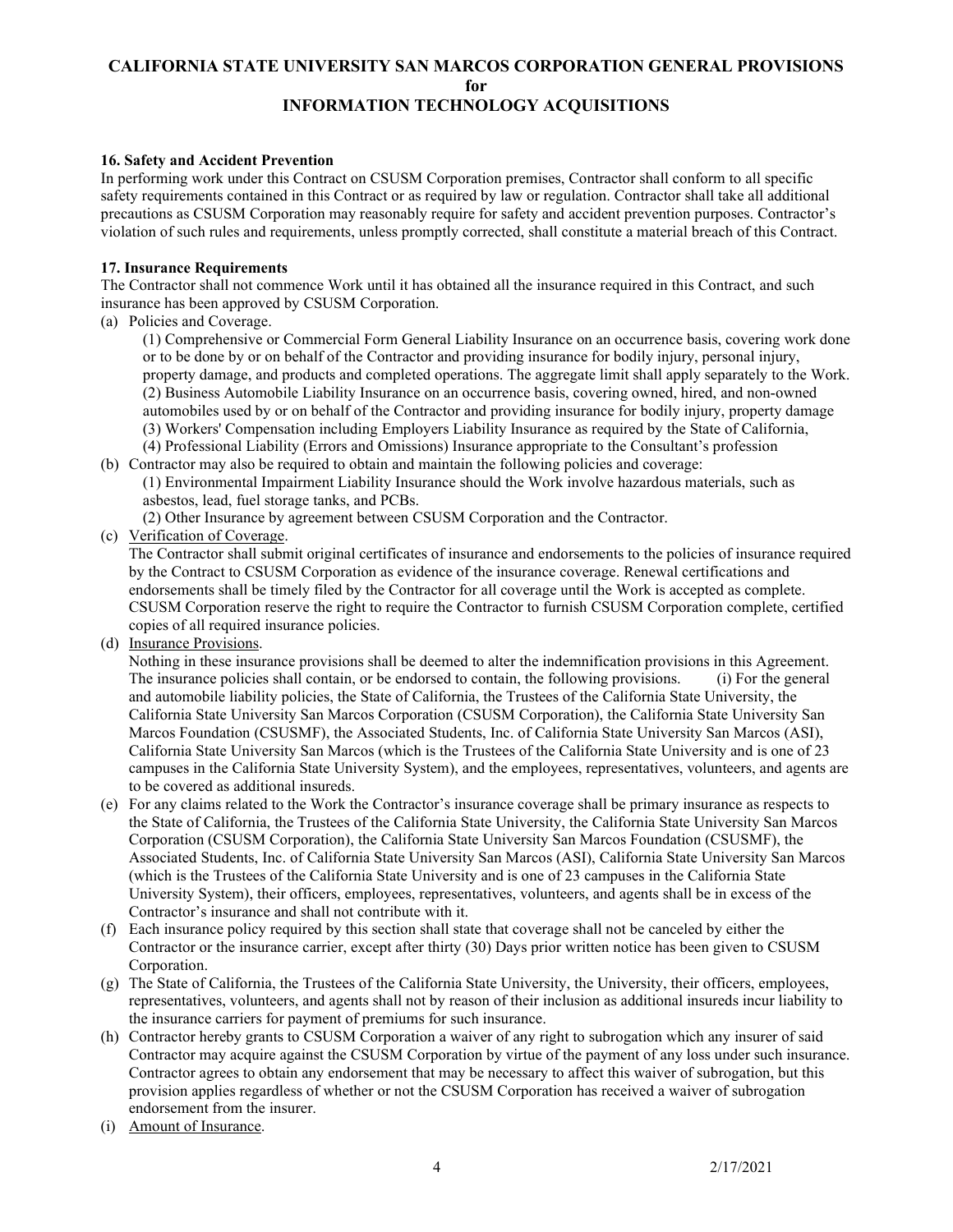# **CALIFORNIA STATE UNIVERSITY SAN MARCOS CORPORATION GENERAL PROVISIONS for**

# **INFORMATION TECHNOLOGY ACQUISITIONS**

(1) For all projects, the insurance furnished by Contractor under this Agreement shall provide coverage in amounts not less than the following, unless a different amount is stated in the Supplementary General Conditions:

(i) Comprehensive or Commercial Form General Liability Insurance--Limits of Liability \$2,000,000 General Aggregate

\$1,000,000 Each Occurrence--combined single limit for bodily injury and property damage.

(ii) Business Automobile Liability Insurance-Limits of Liability

\$1,000,000 Each Accident-- combined single limit for bodily injury and property damage to include uninsured and underinsured motorist coverage.

(iii) Workers' Compensation limits as required by law with Employers Liability limits of \$1,000,000. (2) For projects involving hazardous materials, the Contractor shall provide additional coverage in amounts not less than the following, unless a different amount is stated in the Supplementary General Conditions:

(i) Environmental Impairment (pollution) Liability Insurance-Limits of Liability

\$10,000,000 General Aggregate

 \$ 5,000,000 Each Occurrence-- combined single limit for bodily injury and property damage, including cleanup costs.

(ii) In addition to the coverage for Business Automobile Liability Insurance, the Contractor shall obtain for hazardous material transporter services:

(a) MCS-90 endorsement

- (b) Sudden & Accidental Pollution endorsement--Limits of Liability\*
	- \$2,000,000 Each Occurrence

\$2,000,000 General Aggregate

(3) Professional Liability (Errors and Omissions) Insurance appropriate to the Consultant's profession, with limits not less than \$1,000,000 per occurrence or claim, \$2,000,000 aggregate. Coverage shall be sufficiently broad to respond to the duties and obligations as is undertaken by Consultant in this agreement.

(4) Cyber Liability Insurance / Technology Professional Liability: Limits not less than \$2,000,000 per occurrence or claim, \$2,000,000 aggregate. Coverage shall be sufficiently broad to respond to the duties and obligations as is undertaken by Vendor in this agreement and shall include, but not be limited to, claims involving infringement of intellectual property, including but not limited to infringement of copyright, trademark, trade dress, invasion of privacy violations, information theft, damage to or destruction of electronic information, release of private information, alteration of electronic information, extortion and network security. The policy shall provide coverage for breach response costs as well as regulatory fines and penalties as well as credit monitoring expenses with limits sufficient to respond to these obligations.\*A higher limit on the MCS-90 endorsement required by law must be matched by the Sudden & Accidental Pollution Insurance. With CSUSM Corporation's approval, the Contractor may delegate the responsibility to provide this additional coverage to its hazardous materials subcontractor. When the Contractor returns its signed project construction phase agreement to CSUSM Corporation, the Contractor shall also provide CSUSM Corporation with a letter stating that it is requiring its hazardous materials subcontractor to provide this additional coverage, if applicable. The Contractor shall affirm in this letter that the hazardous materials subcontractor's certificate of insurance shall also adhere to all CSUSM Corporation requirements. Further, this letter will provide that the subcontractor's certificate of insurance will be provided to CSUSM Corporation as soon as the Contractor fully executes its subcontract with the hazardous materials subcontractor, or within 30 Days of the Notice to Proceed, whichever is less.

(j) Acceptability of Insurers.

 Insurers shall be licensed by the State of California to transact insurance and shall hold a current A.M. Best's rating of A:VII, or shall be a carrier otherwise acceptable to CSUSM Corporation.

(k) Subcontractor's Insurance.

 Contractor shall ensure that its subcontractors are covered by insurance of the types required by this Contract, and that the amount of insurance for each subcontractor is appropriate for that subcontractor's Work. Contractor shall not allow any subcontractor to commence Work on its subcontract until the insurance has been obtained, and approved by the CSU. Only the Contractor and its hazardous materials subcontractor(s) shall have the coverage for projects involving hazardous materials.

(l) Miscellaneous.

(1) Any deductible under any policy of insurance required in this Contract shall be Contractor's liability.

(2) Acceptance of certificates of insurance by CSUSM Corporation shall not limit the Contractor's liability under the Contract.

(3) In the event the Contractor does not comply with these insurance requirements, CSUSM Corporation may, at its option, provide insurance coverage to protect CSUSM Corporation. The cost of the insurance shall be paid by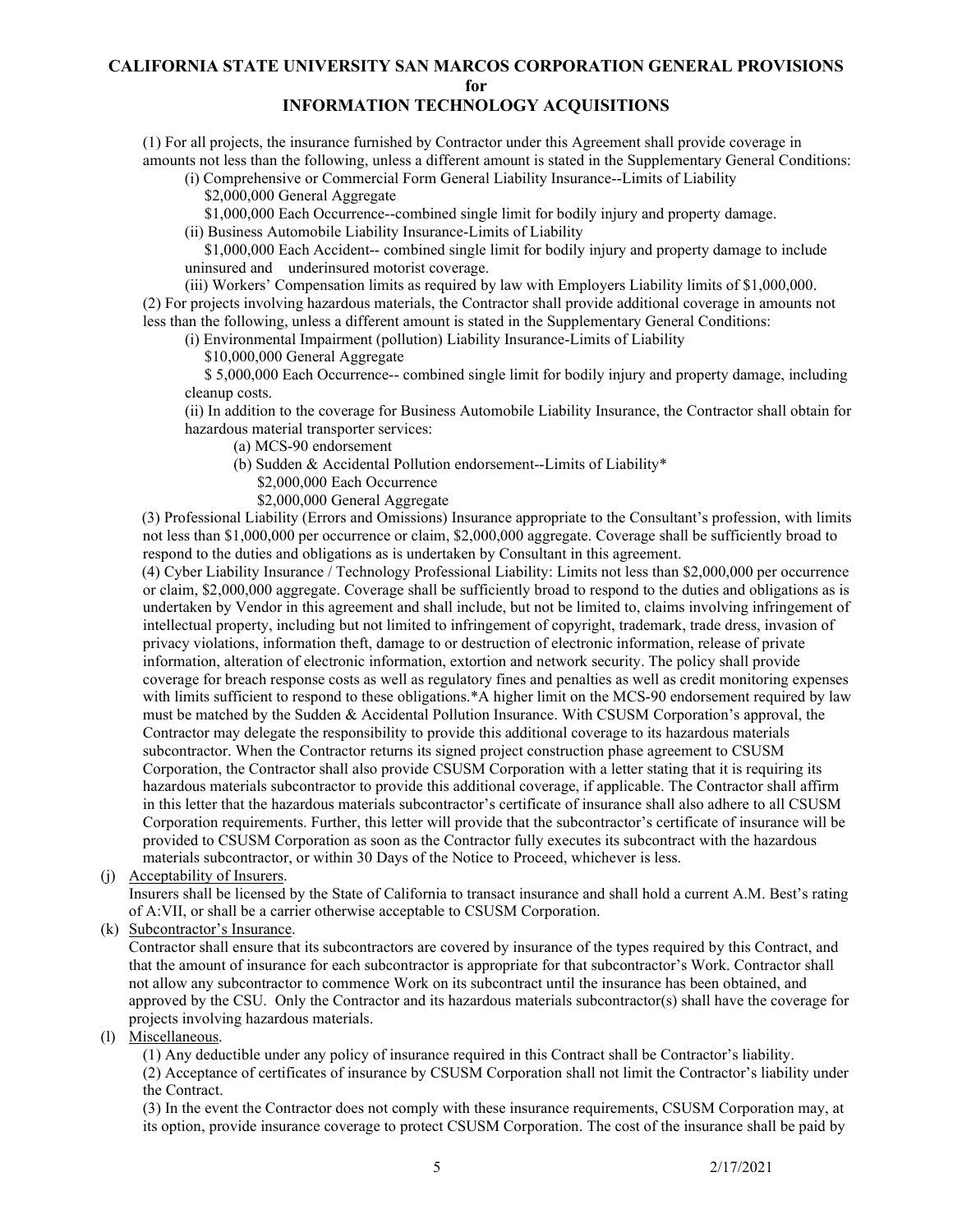the Contractor and, if prompt payment is not received, may be deducted from Contract sums otherwise due the Contractor.

(4) If CSUSM Corporation are damaged by the failure of Contractor to provide or maintain the required insurance, the Contractor shall pay CSUSM Corporation for all such damages.

(5) The Contractor's obligations to obtain and maintain all required insurance are non-delegable duties under this Contract.

(6) The Contractor's liability for damages proximately caused by acts of God (as defined in Public Contract Code section 7105) and not involving Contractor negligence shall be limited to five percent of the Contract.

- (m) Contractor agrees that the bodily injury liability insurance herein provided shall be in effect at all times during the term of this Contract. In the event said insurance coverage expires at any time or times during the term of this Contract, Contractor agrees to provide at least thirty (30) days prior to said expiration date, a new certificate of insurance evidencing insurance coverage as provided herein for not less than the remainder of the term of the Contract, or for a period of not less than one (1) year. New certificates of insurance are subject to the approval of CSUSM Corporation, and the Contractor agrees that no work or services shall be performed prior to the giving of such approval. In the event Contractor fails to keep in effect at all times insurance coverage as herein provided, CSUSM Corporation may in addition to any other remedies it may have, terminate this Contract upon the occurrence of such event.
- (n) That the insurer will not cancel the insured's coverage without thirty (30) days prior notice to CSUSM Corporation;
- (o) That CSUSM Corporation, California State University San Marcos (which is the Trustees of the California State University and is one of 23 campuses in the California State University System) and the employees, officers, and agents of each of them will not be responsible for any premiums or assessments on the policy;

#### <span id="page-5-0"></span>**18. General Indemnity**

Contractor shall indemnify, defend and hold harmless the California State University San Marcos Corporation (CSUSM Corporation), the California State University San Marcos Foundation (CSUSMF), the Associated Students, Inc. of California State University San Marcos (ASI), the State of California, Board of Trustees of the California State University, CSU and their respective officers, directors, volunteers, agents and employees (collectively "University") from and against any and all liability, loss, damage, expense, costs (including without limitation costs and fees of litigation) of every nature arising out of or in connection with the Contractor's performance of work hereunder or its failure to comply with any of its obligations contained in the agreement, except such loss or damage which was caused by the sole negligence or willful misconduct of the University.

#### <span id="page-5-1"></span>**19. Invoices**

Invoices shall be submitted, in arrears, to the address stipulated in the Contract. The Contract number must be included on the invoice. Final invoice shall be marked as such. Contractor shall submit invoices to CSUSM Corporation for payment of goods and services rendered. Unless otherwise specified, CSUSM Corporation shall pay properly submitted invoices not more than 30 days after (i) the performance completion date of services; or (ii) receipt of an undisputed invoice, whichever is later. Late payment penalties shall not apply to this Contract. The consideration to be paid Contractor, as described within the Contract, shall be in full compensation for all of Contractor's expenses incurred in the performance thereof, including travel and per diem, unless otherwise expressly so provided.

#### <span id="page-5-2"></span>**20. Packing and Shipment**

All goods are to be packed in suitable containers for protection in shipment and storage, and in accordance with applicable specifications. Each container of a multiple container shipment shall be identified to:

(a) show the number of the container and the total number of containers in the shipment; and

(b) the number of the container in which the packing sheet has been enclosed.

All shipments by Contractor or its subcontractors must include packing sheets identifying: the CSUSM Corporation's contract number; item number; quantity and unit of measure; part number and description of the goods shipped; and appropriate evidence of inspection, if required. Goods for different contracts shall be listed on separate packing sheets.

# <span id="page-5-3"></span>**21. Delivery**

Contractor shall strictly adhere to the delivery and completion schedules specified in this contract. Time, if stated as a number of days shall mean calendar days unless otherwise specified. The quantities specified herein are the only quantities required. If Contractor delivers in excess of the quantities specified herein, the CSUSM Corporation shall not be required to make any payment for the excess deliverables, and may return them to Contractor at Contractor's expense or utilize any other rights available to the CSUSM Corporation at law or in equity.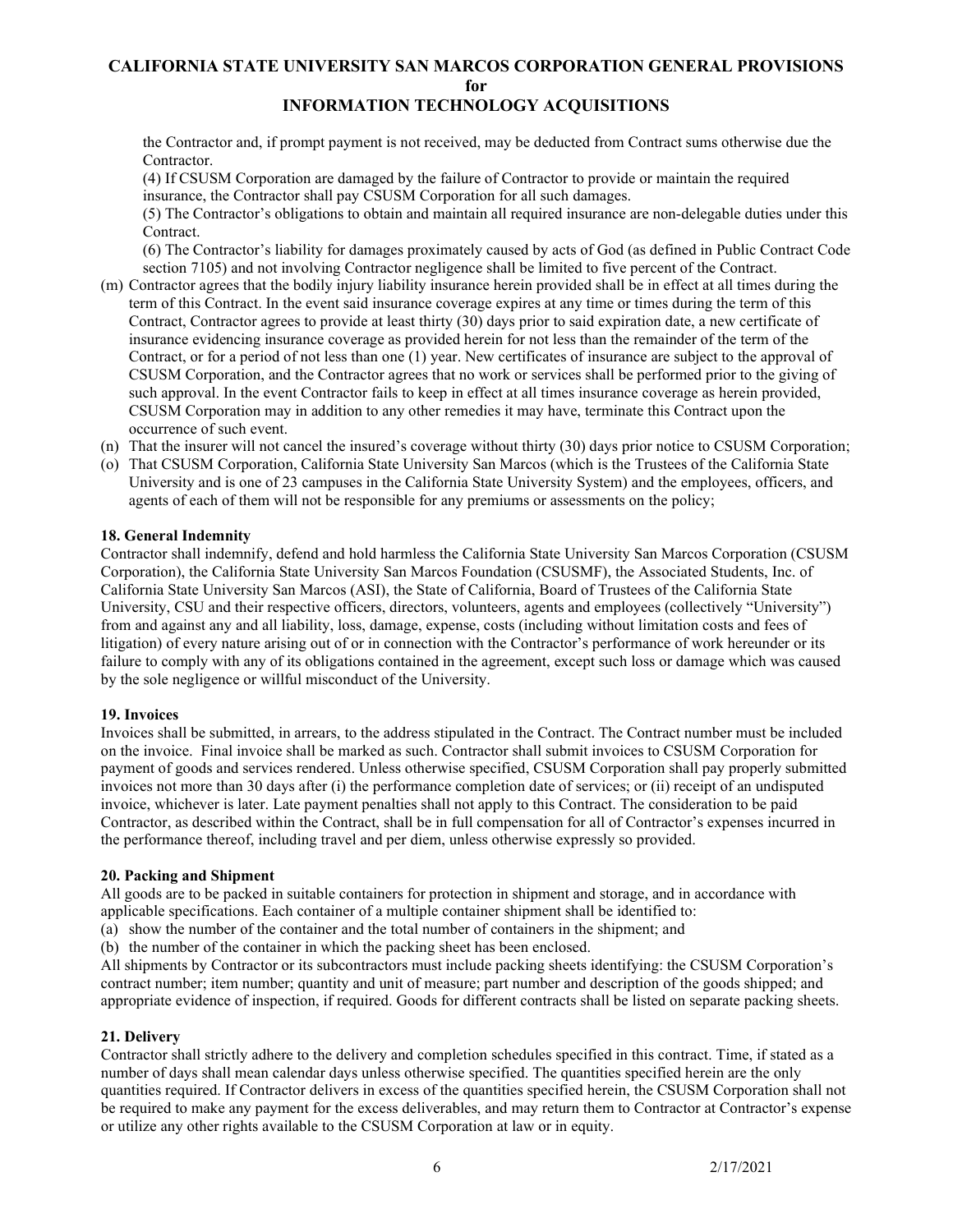# <span id="page-6-0"></span>**22. Substitutions**

Substitution of Deliverables may not be tendered without advance written consent of CSUSM Corporation. Contractor shall not use any specification in lieu of those contained in the Contract without written consent of CSUSM Corporation.

# <span id="page-6-1"></span>**23. Inspection, Acceptance and Rejection**

Unless otherwise specified in the Statement of Work all deliverables may be subject to inspection and test by CSUSM Corporation.

# <span id="page-6-2"></span>**24. Taxes, Fees, Expenses, and Extras**

Contractor certifies that it shall comply with all California Sale and Use Tax requirements. Unless specified otherwise, prices quoted shall include all required and applicable taxes. No charge for delivery, drayage, express, parcel post, packing, cartage, insurance, license fees, permits, cost of bonds, or for any other purpose will be paid by CSUSM Corporation unless expressly included and itemized in the Contract. Unless otherwise indicated on the Purchase Order or Contract, on "FOB Shipping Point" transactions vendor shall arrange for lowest cost transportation, prepay, add freight to invoice, and furnish supporting freight bills over \$50. On "FOB Shipping Point" transactions, should any shipments under this Contract be received by CSUSM Corporation in a damaged condition and any related freight loss and damage claims filed against the carrier or carriers by wholly or partially declined by the carrier or carriers with the inference that damage was the result of the act of the shipper, such as inadequate packing or loading or some inherent defect in the equipment and/or material, vendor shall, at its own expense, assist CSUSM Corporation in establishing carrier liability. Contractor certifies it will immediately advise CSUSM Corporation of any change in its retailers seller's permit or certification of registration or applicable affiliate's sellers permit or certificate of registration or applicable affiliate's sellers permit or certificate of registration.

#### <span id="page-6-3"></span>**25. Electronic Software Tax Liability**

Contractor further agrees to deliver purchased software solely in an intangible form and via electronic means. Contractor shall be responsible for ensuring that the software is not delivered to CSUSM Corporation in tangible form, and shall defend and indemnify the CSUSM Corporation for any and all tax liability resulting from Contractors failure to deliver the software as required by this Agreement.

#### <span id="page-6-4"></span>**26. Document Referencing**

All correspondence, invoices, bills of lading, shipping memos, packages, etc., must show the Contract number. If factory shipment, the factory must be advised to comply. Invoices not properly identified with the Contract number and Contractor identification number may be returned to Contractor and may cause delay in payment.

# <span id="page-6-5"></span>**27. Use of Data**

Contractor shall not utilize any information, it may receive by reason of this Contract, for pecuniary gain not contemplated by this Contract, regardless of whether Contractor is or is not under contract at the time such gain is realized. CSUSM Corporation or CSU specific information contained in the report, survey, or other product developed by Contractor pursuant to this Contract is the property of CSUSM Corporation, and shall not be used in any manner by Contractor unless authorized in writing by CSUSM Corporation.

# <span id="page-6-6"></span>**28. Confidentiality of Data**

(a) Contractor acknowledges the privacy rights of individuals to their personal information that are expressed in the California Constitution Article 1, Section 1. Contractor shall maintain the privacy of personal information and protected data as confidential information. Further, if so requested by CSUSM Corporation, Contractor shall be administratively responsible for providing such notification in the most expedient time possible consistent with the methods prescribed in California Civil Code 1798.29g and 1798.82g. Contractor shall maintain the privacy of confidential information and shall be financially responsible for any notifications to affected persons (after prompt consultation with CSUSM Corporation) whose personal information is disclosed by any security breach relating to confidential information resulting from Contractor's or its personnel's acts or omissions. Contractor shall not use, disclose, or release confidential information contained in CSUSM Corporation records without full compliance with applicable state and federal privacy laws, and this Contract. Contractor further acknowledges and agrees to comply with Federal privacy laws, such as the Family Educational Rights and Privacy Act (Title 20, United States Code, Section 1232g) applicable to student education records and information from student education records.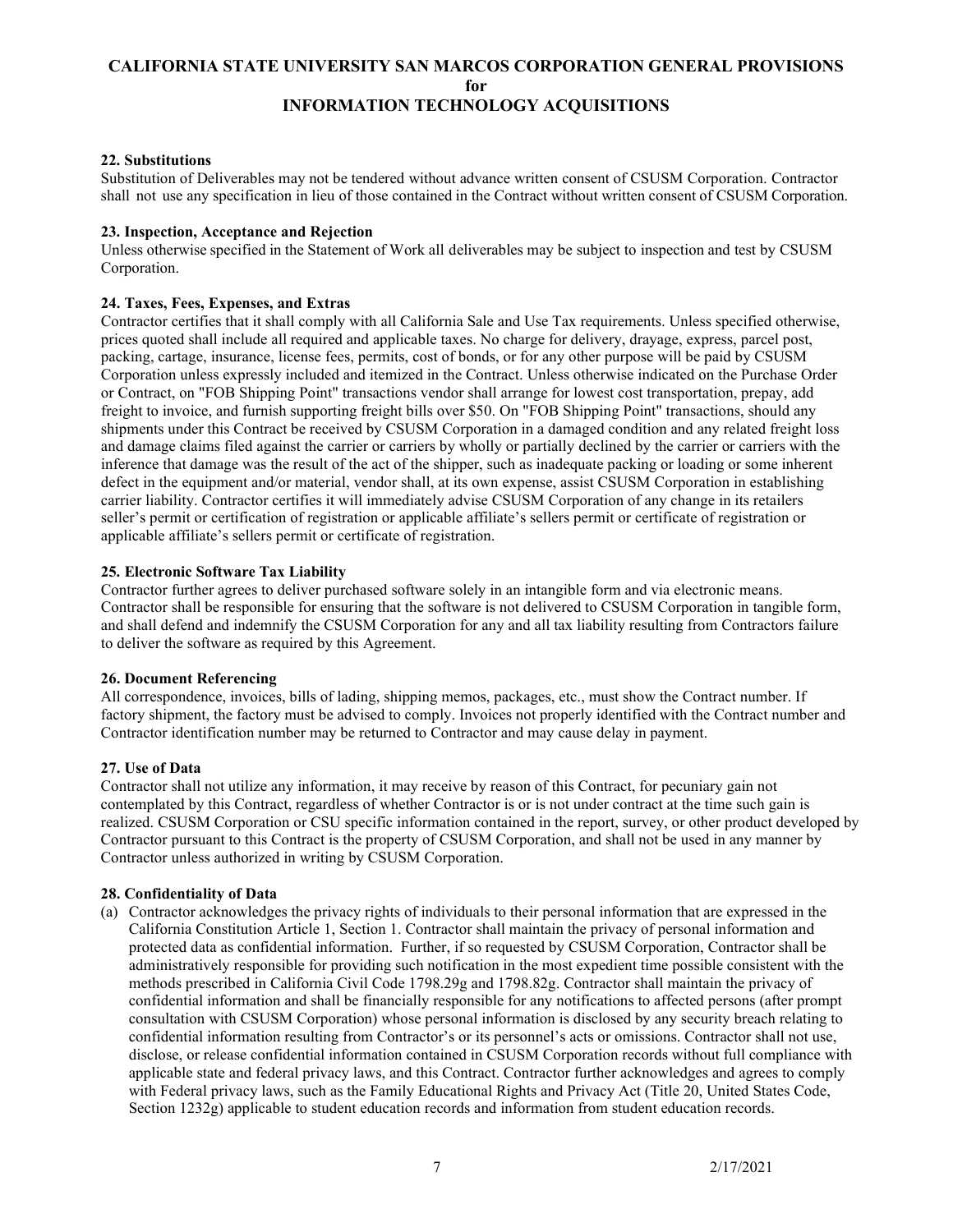- (b) Contractor further agrees that all financial, statistical, personal, technical and other data and information relating to CSUSM Corporation's operation designated "confidential" by CSUSM Corporation and not otherwise subject to disclosure under the McKee Transparency Act, California Education Code §89913, and made available to Contractor to this Contract or which become available to Contractor while performing this Contract, shall be protected by Contractor using the same level of care it takes to protect its own information of a similar nature, but in no event less than reasonable care. If required by a court of competent jurisdiction or an appropriate administrative body with legal authority to order the disclosure of confidential information or protected data, Contractor will notify CSUSM Corporation in writing prior to any such disclosure to give CSUSM Corporation an opportunity to oppose any such disclosure. Prior to any disclosure of confidential information as required by legal process, Contractor shall: (1) Notify CSUSM Corporation of any actual or threatened legal compulsion of disclosure, and any actual legal obligation of disclosure, immediately upon becoming so obligated; and
- (c) Contractor shall cooperate with any litigation or investigation proceedings concerning protected data loss or other breach of Contractor's obligations under this Contract. Any access, transmission, or storage of protected data outside the United States must be approved in writing by CSUSM Corporation in advance. Contractor's failure to comply with any provision of this Section shall constitute a material breach of the Contract.

#### <span id="page-7-0"></span>**29.****Information Security Requirements**

- (a) Contractor is required to comply with CSU Information Security Requirements and Supplemental Provisions for General Provisions for Service Acquisitions, when applicable.
- (b) Information Security Plan

 Contractor is required to maintain an Information Security Plan sufficient to protect the sensitive and/or confidential CSUSM Corporation and CSU data to which they have access. Requirements for the Information Security Plan are described in the CSU Information Security Requirements and Supplemental Provisions for General Provisions for Service Acquisitions.

(c) Personal Security Requirements

 Contractor shall require all its affiliates and subcontractors, as a condition to their engagement, to agree to be bound by provisions substantially the same as those included in this Agreement related to information security matters only. Contractor shall not knowingly permit a representative or subcontractor to have access to CSUSM Corporation or CSU records, confidential data, or premises of the CSUSM Corporation when such representative or subcontractor has been convicted of a felony.

# <span id="page-7-1"></span>**30. Patent, Copyright, and Trade Secret Indemnity**

Contractor shall indemnify, defend, and hold harmless the CSUSM Corporation, State of California, Board of Trustees of the California State University, CSU, and their respective officers, agents, and employees (collectively referred to as CSU), from any and all third party claims, costs (including without limitation reasonable attorneys' fees), and losses for infringement or violation of any Intellectual Property Right, domestic or foreign, by any product or service provided hereunder. With respect to claims arising from computer Hardware or Software manufactured by a third party and sold by Contractor as a reseller, Contractor will pass through to CSU, in addition to the foregoing provision, such indemnity rights as it receives from such third party ("Third Party Obligation") and will cooperate in enforcing them; provided that if the third party manufacturer fails to honor the Third Party Obligation, Contractor will provide CSUSM Corporation with indemnity protection.

- (a) CSUSM Corporation will notify Contractor of such claim in writing and tender its defense within a reasonable time; and
- (b) Contractor will control the defense of any action on such claim and all negotiations for its settlement or compromise, except when substantial principles of government or public law are involved, when litigation might create precedent affecting future CSUSM Corporation operations or liability, or when involvement of CSUSM Corporation is otherwise mandated by law. In such case no settlement shall be entered into on behalf of CSUSM Corporation without CSUSM Corporation's written approval.

(1) Contractor may be required to furnish CSUSM Corporation a bond against any and all loss, damage, costs, expenses, claims and liability for patent, copyright and trade secret infringement.

(2) Should the Deliverables or Software, or the operation thereof, become, or in the Contactor's opinion are likely to become, the subject of a claim of infringement or violation of a Intellectual Property Right, whether domestic or foreign, CSUSM Corporation shall permit Contractor at its option and expense either to procure for CSUSM Corporation the right to continue using the Deliverables or Software or to replace or modify the same so they become non-infringing, provided they comply with Contract and performance requirements and/or expectations. If neither option can reasonably practicable or if the use of such Deliverables or Software by CSUSM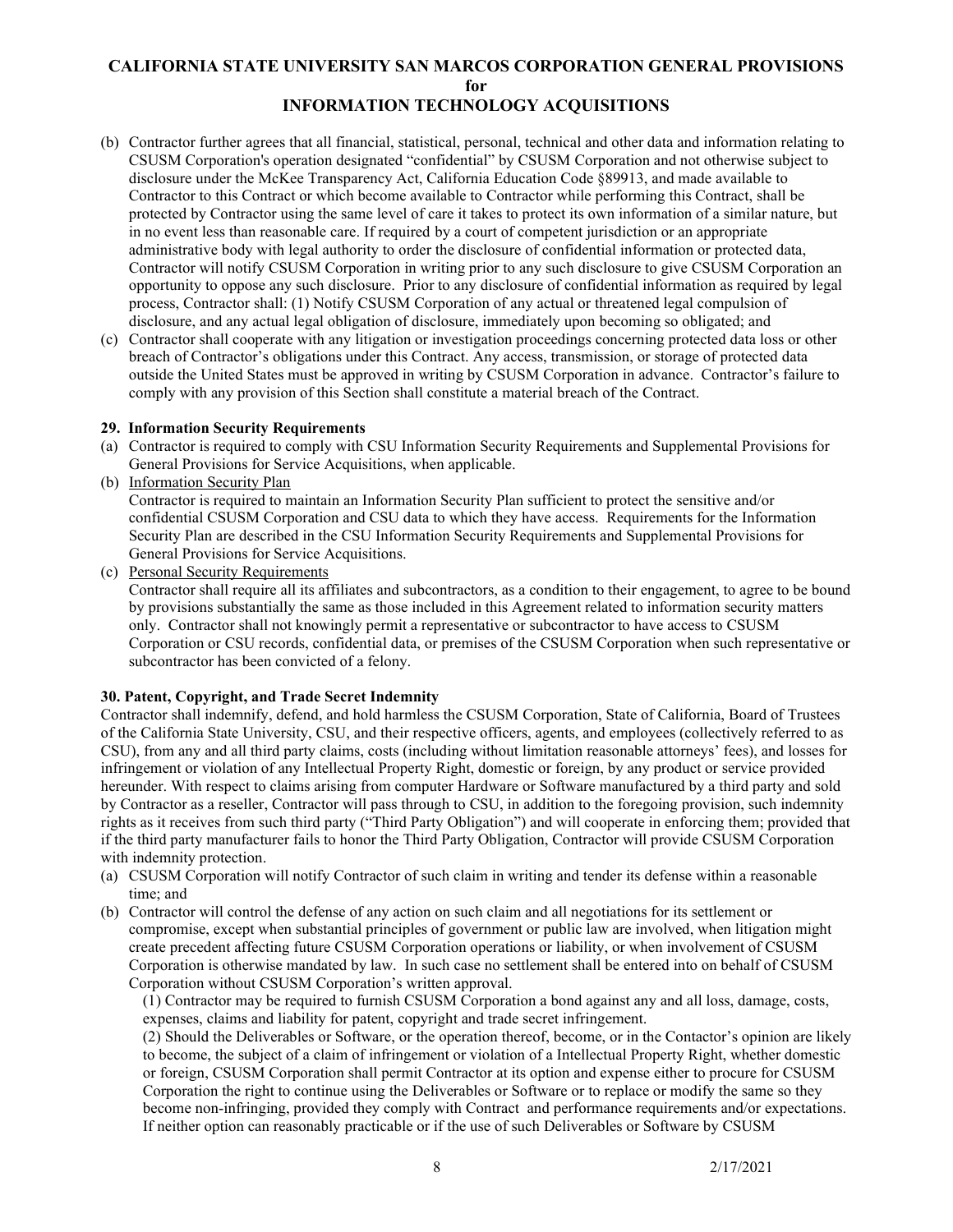Corporation shall be prevented by injunction, Contractor agrees to take back such Deliverables or Software and use its best effort to assist CSUSM Corporation in procuring substitute Deliverables or Software at Contractors cost and expense. If, in the sole opinion of CSUSM Corporation, the return of such infringing Deliverables or Software makes the retention of other Deliverables or Software acquired from Contractor under this Contract impracticable, CSUSM Corporation shall then have the option of terminating this Contract, or applicable portions thereof, without penalty or termination charge. Contractor agrees to take back such Deliverables or Software and refund any sums CSUSM Corporation paid Contractor less any reasonable amount for use or damage. (3) Contractor certifies it has appropriate systems and controls in place to ensure State funds will not be used in the performance of this Contract for the acquisition, operation or maintenance of computer Software in violation of copyright laws.

#### <span id="page-8-0"></span>**31. Rights in Work Product**

All inventions, discoveries, intellectual property, technical communications and records originated or prepared by Contractor pursuant to this Contract, including papers, reports, charts, computer programs, and other Documentation or improvements thereto, and including Contractor's administrative communications and records relating to this Contract (collectively, the "Work Product"), shall be Contractor's exclusive property. The provisions of this section may be revised in a Statement of Work. However, all finished product or deliverables required under this contract shall be the exclusive property of, CSUSM and CSUSM Corporation and may be used at CSUSM Corporation's discretion.

#### <span id="page-8-1"></span>**32. Examination and Audit**

CSUSM Corporation reserves the right to examine and audit, either independently or by a third party Contractors financial records. The examination and audit shall be confined to those matters connected with the performance of the Contract, including, but not limited to, the costs of administering the Contract.

#### <span id="page-8-2"></span>**33. Dispute Resolution**

Any dispute arising under or resulting from this Contract that is not resolved within a 60 days of time by authorized representatives of Contractor and CSUSM Corporation shall be brought to the attention of the Contractor's Chief Executive Officer (or designee) and the Executive Director (or designee) of CSUSM Corporation for resolution. Either Contractor or CSUSM Corporation may request that the Chief Financial Officer (or designee) participate in the dispute resolution process to provide advice regarding CSUSM Corporation Contracting policies and procedures. If this informal dispute resolution process is unsuccessful, the Parties may pursue all remedies not inconsistent with this Contract. Despite an unresolved dispute, Contractor shall continue without delay in performing its responsibilities under this Contract. Contractor shall accurately and adequately document all services it has performed under this Contract.

#### <span id="page-8-3"></span>**34. Conflict of Interest**

CSUSM may require a Statement of Economic Interests to be filed by any Consultant (or Contractor) who is involved in the making or participation in the making of decisions which may foreseeably have a material effect on any CSUSM Corporation financial interest.

#### <span id="page-8-4"></span>**35. Endorsement**

Nothing contained in this Contract shall be construed as conferring on any Party, any right to use the other Party's name as an endorsement of product/service or to advertise, promote or otherwise market any product or service without the prior written consent of the other Party. Furthermore nothing in this Contract shall be construed as endorsement of any commercial product or service by CSUSM Corporation, California State University San Marcos, or The California State University, its officers or employees.

# <span id="page-8-5"></span>**36. Covenant Against Gratuities**

Contractor shall warrant that no gratuities (in the form of entertainment, gifts, or otherwise) were offered or given by Contractor, or any agent or representative of Contractor, to any officer or employee of CSU or CSUSM Corporation with a view toward securing the Contract or securing favorable treatment with respect to any determinations concerning the performance of the Contract. For breach or violation of this warranty, CSUSM Corporation shall have the right to terminate the Contract, either in whole or in part, and any loss or damage sustained by CSUSM Corporation in procuring on the open market any items that Contractor agreed to supply shall be borne and paid for solely by Contractor. CSUSM Corporation's rights and remedies provided in this clause shall not be exclusive and are in addition to any other rights and remedies provided by law, equity or under the Contract.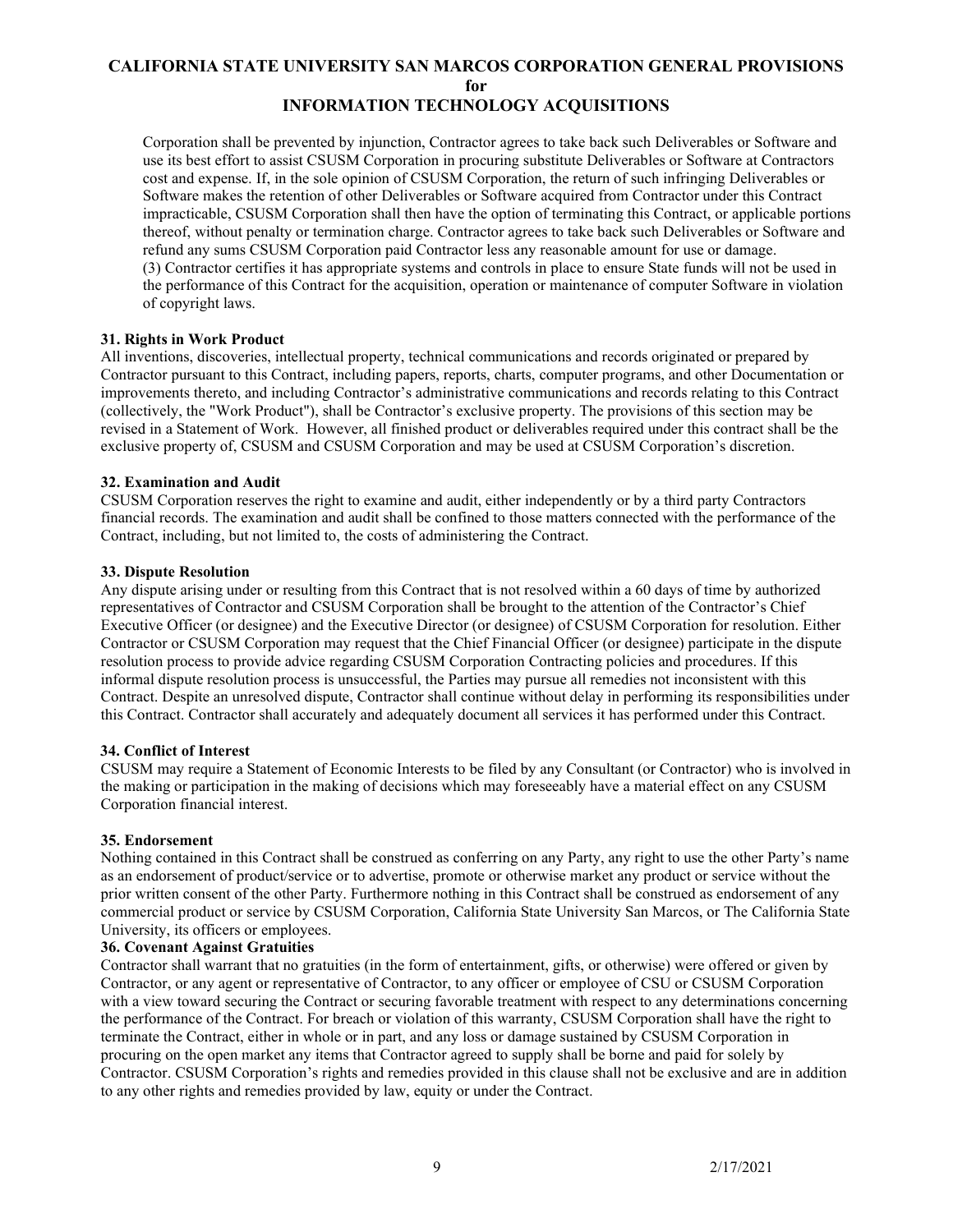# <span id="page-9-0"></span>**37. Nondiscrimination**

- (a) During the performance of this Contract, Contractor and its subcontractors shall not unlawfully discriminate, harass or allow harassment, against any employee or applicant for employment because of sex, sexual orientation, race, color, ancestry, religious creed, national origin, disability (including HIV and AIDS), medical condition, age, marital status, and denial of family care leave. Contractor and subcontractors shall insure that the evaluation and treatment of their employees and applicants for employment are free from such discrimination and harassment.
- (b) Contractor and subcontractors shall comply with the provisions of the Fair Employment and Housing Act (Government Code, Section 12990 et seq.) and the applicable regulations promulgated thereunder (California Code of Regulations, Title 2, Section 7285.0 et seq.). The applicable regulations of the Fair Employment and Housing Commission implementing Government Code Section 12990 (a f), set forth in Chapter 5 of Division 4 of Title 2 of the California Code of Regulations are incorporated into this Contract by reference and made a part hereof as if set forth in full. Contractor and its subcontractors shall give written notice of their obligations under this clause to labor organizations with which they have a collective bargaining or other agreement.
- (c) Contractor shall include the nondiscrimination and compliance provisions of this clause in all subcontracts to perform work under the Contract.

#### <span id="page-9-1"></span>**38. Compliance with NLRB Orders**

Contractor declares under penalty of perjury under the laws of the State of California that no more than one final, unappeasable finding of contempt of court by a federal court has been issued against Contractor within the immediately preceding two-year period because of Contractor's failure to comply with an order of a federal court to comply with an order of the National Labor Relations Board. Note: Cite Authority: PCC 10296

#### <span id="page-9-2"></span>**39. Drug-Free Workplace Certification**

Contractor certifies that Contractor shall comply with the requirements of the Drug-Free Workplace Act of 1990 and shall provide a drug-free workplace by taking the following actions:

- (a) Publish a statement notifying employees that unlawful manufacture, distribution, dispensation, possession, or use of a controlled substance is prohibited and specifying actions to be taken against employees for violations
- (b) Establish a Drug-Free Awareness Program to inform employees about all of the following:
	- (1) the dangers of drug abuse in the workplace;
	- (2) the person's or organization's policy of maintaining a drug-free workplace;
	- (3) any available counseling, rehabilitation and employee assistance programs; and,
	- (4) penalties that may be imposed upon employees for drug abuse violations.
- (c) Provide that every employee who works on the proposed or resulting Contract:
	- (1) will receive a copy of the company's drug-free policy statement; and,

(2) will agree to abide by the terms of the company's statement as a condition of employment on the Contract. Note: Authority Cited: Government Code Section 8350-8357

# <span id="page-9-3"></span>**40. Forced, Convict, Indentured and Child Labor**

- By accepting a Contract or purchase order with CSUSM Corporation, Contractor certifies that:
- (a) no equipment, materials, or supplies furnished to CSUSM Corporation pursuant to this Contract have been produced in whole or in part by sweatshop labor, forced labor, convict labor, indentured labor under penal sanction, abusive forms of child labor or exploitation of children in sweatshop labor, or with the benefit of sweatshop labor, forced labor, convict labor, indentured labor under penal sanction, abusive forms of child labor or exploitation of children in sweatshop labor. Contractor further certifies it will adhere to the Sweat-free Code of Conduct as set forth on the California Department of Industrial Relations website located at http://www.dir.ca.gov/, and Public Contract Code Section 6108.

# <span id="page-9-4"></span>**41. Recycled Content Certification**

To the extent that services involve the supply of post-consumer materials (see below), Contractor shall certify in writing, the minimum, if not the exact, percentage of post-consumer material, as defined in Sections 12161 and 12200 of the Public Contract Code, in products, materials, goods, or supplies offered or sold to CSUSM Corporation regardless whether the product meets the requirements of Section 12209. With respect to printer or duplication cartridges that comply with the requirements of Section  $12156(e)$ , the certification required by this subdivision shall specify that the cartridges so comply (PCC 12205).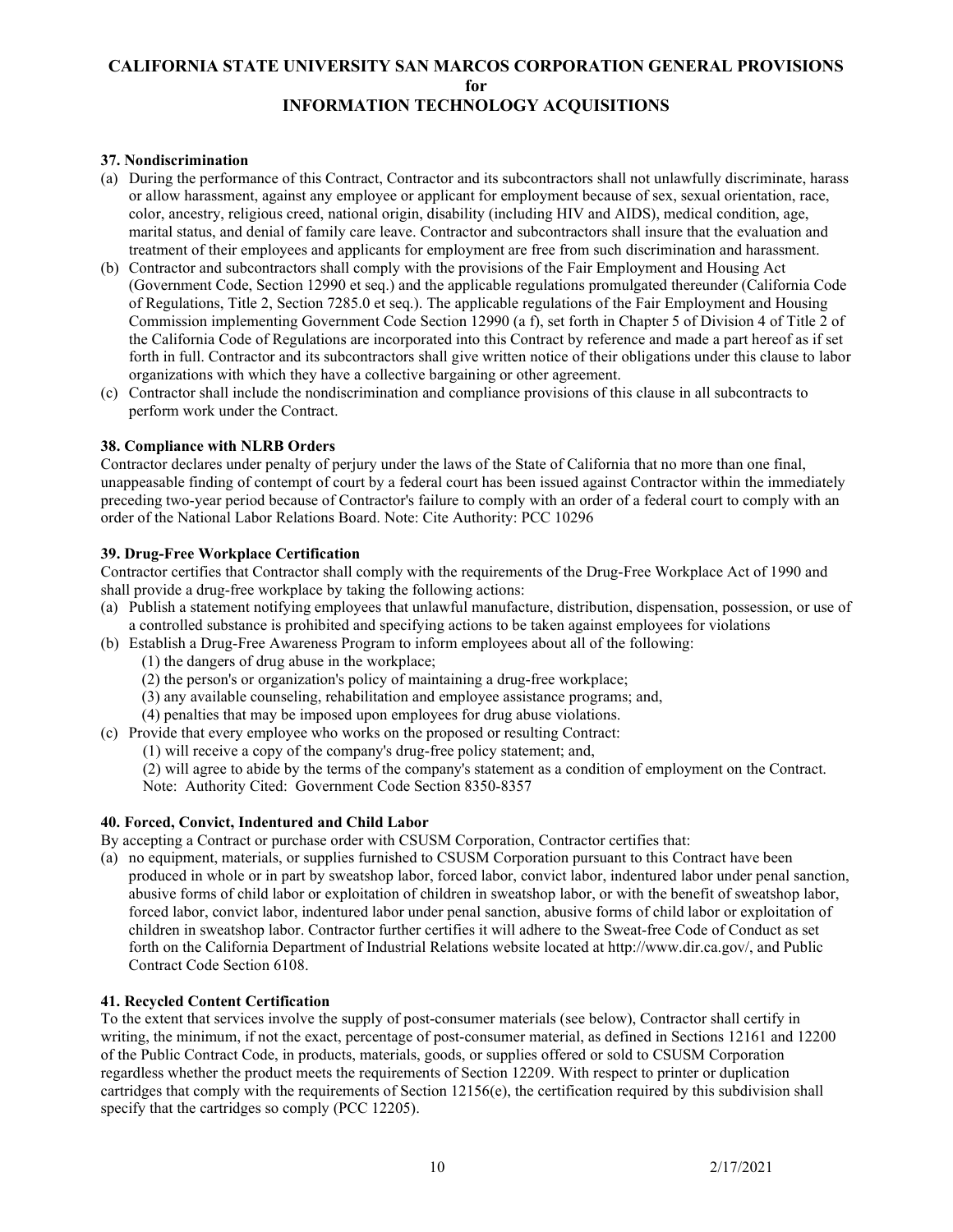# <span id="page-10-0"></span>**42. Americans With Disabilities Act (ADA)**

Contractor warrants that it complies with California and federal disabilities laws and regulations (Americans with Disabilities Act of 1990,42 U.S.C. 12101 et seq). Contractor hereby warrants the products or services it will provide under this Contract comply with the accessibility requirements of Section 508 of the Rehabilitation Act of 1973, as amended (29 U.S.C. 794d), and its implementing regulations set forth at Title 36, Code of Federal Regulations, Part 1194. Contractor agrees to promptly respond to and resolve any complaint regarding accessibility of its products or services. Contractor further agrees to indemnify and hold harmless CSUSM Corporation from any claims arising out of Contractor's failure to comply with the aforesaid requirements. Failure to comply with these requirements shall constitute a material breach of this Contract.

#### <span id="page-10-1"></span>**43. Expatriate Corporations**

Contractor declares and certifies that it is not and expatriate corporation, and is not precluded from contracting with CSU by The California Taxpayer and Shareholder Protection Act of 2003, Public Contract Code Section 10286, et seq.

#### <span id="page-10-2"></span>**44. Citizenship and Public Benefits**

If Contractor is a natural person, Contractor certifies in accepting this Contract that he or she is a citizen or national of the United States or otherwise qualified to receive public benefits under the Personal Responsibility and Work Opportunity Reconciliation Act of 1996 (P.L. 104-193; 110 STAT.2105, 2268-69).

#### <span id="page-10-3"></span>**45. Loss Leader**

Contractor certifies and declares it is not engaged in business within this State of California to sell or use any article or product as a "loss leader" as defined in Section 17030 of the Business and Professions Code. Note: Authority Cite: (PCC 12104.5(b).)

#### <span id="page-10-4"></span>**46. Contractor's Staff**

 Contractor warrants that its staff assigned to performing work under this Contract are legally able to perform such duties in the country where the work is being performed.

#### <span id="page-10-5"></span>**47. Debarment and Suspension**

By accepting a contract with the CSUSM Corporation, Contractor certifies neither it nor its principals or its subcontractors are presently debarred, suspended, proposed for debarment, declared ineligible or voluntarily excluded from participation in this transaction by any federal department or agency (2 Code Federal Regulations[CFR] 180.220*,*  in accordance with the Office of Management and Budget guidelines at 2 CFR 180 that implement Executive Orders 12549 (3 CFR Part 1986 Comp., p. 189) and 12689 (3 CFR Part 1989 Comp., p. 235)).

#### <span id="page-10-6"></span>**48. Force Majeure**

- (a) Neither Party shall be liable for any failure to perform its obligations under this Contract for the period of time that it is prevented, hindered, or delayed in performing those obligations by circumstances beyond its control, including, but not limited to, fire, strike, war, riots, acts of terrorism, disaster, acts of God, acts of any governmental authority, communicable disease outbreak, epidemic or pandemic, unavailability or shortages of labor, materials, or equipment, disruption of transportation, or any other comparable event beyond the control of the Party whose performance is affected (each, a "Force Majeure Event.").
- (b) The Party claiming Force Majeure shall, as soon as reasonably practicable after the occurrence of a Force Majeure Event, provide written notice to the other Party of the nature, extent, and expected duration of the Force Majeure Event and use its diligent efforts to mitigate the effects of the Force Majeure Event upon such Party's performance under this Contract, it being understood that upon completion of the Force Majeure Event, the Party whose performance was affected must, as soon as reasonably practicable, recommence the performance of its obligations under this Contract.
- (c) Notwithstanding any other term in this Contract, including, but not limited to, the foregoing subsections of this section, during the period of a Force Majeure Event affecting performance by Contractor, CSUSM Corporation may elect to do all or any of the following:

(1) suspend the Contract for the duration of the Force Majeure Event and be relieved of any payment obligation for goods or services not delivered or accepted due to the Force Majeure Event;

(2) obtain elsewhere the goods or services not delivered or accepted due to the Force Majeure Event;